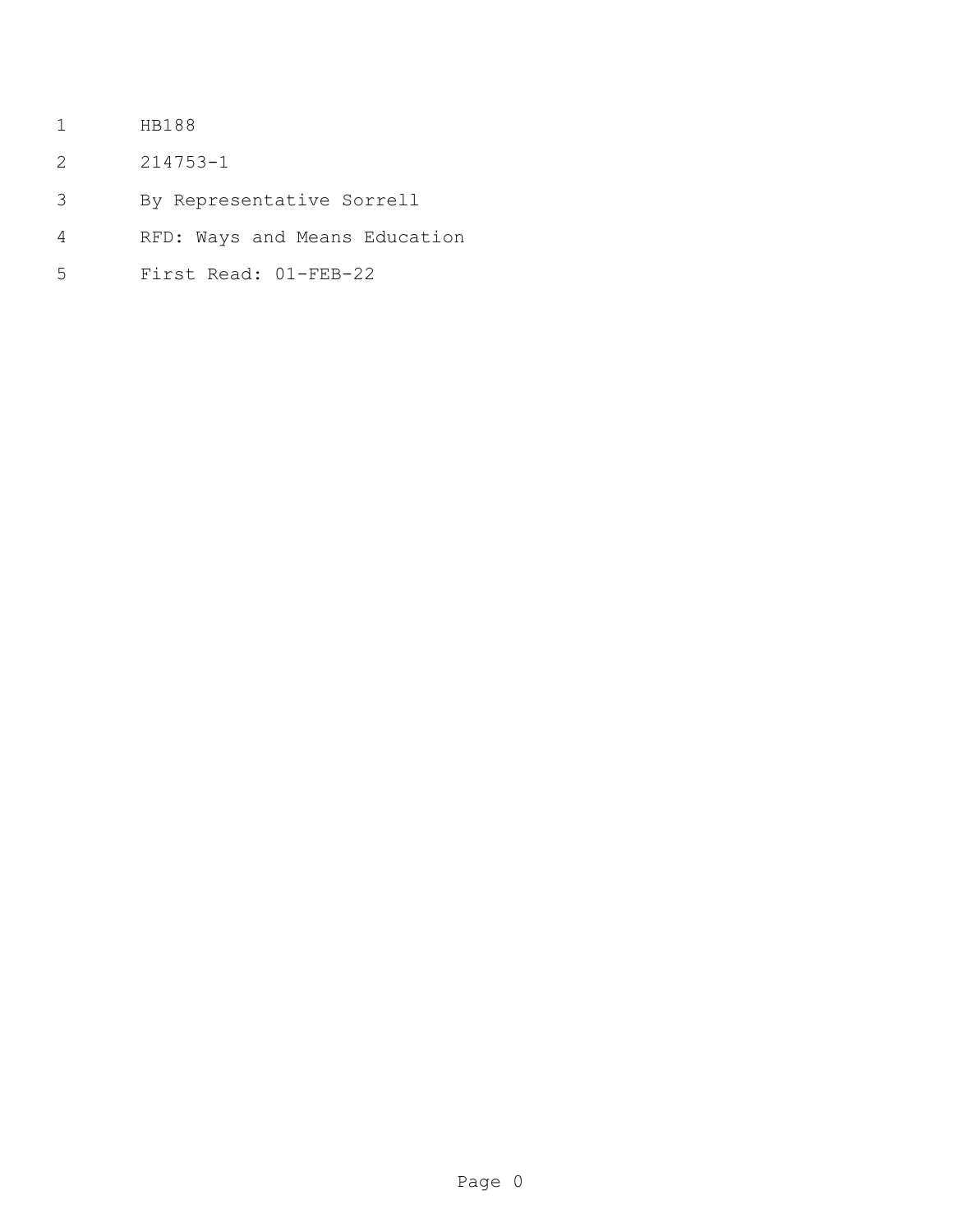214753-1:n:08/05/2021:AHP\*/cr LSA2021-1758 SYNOPSIS: This bill would require the State Board of Education, in consultation with the Alabama Department of Public Health, to adopt rules to ensure safety protocols for controlling the spread of COVID-19 in public K-12 schools that do not require the wearing of masks by schoolchildren or otherwise violate the ability of a parent to make health care decisions for his or her child. This bill would also require a reduction in Foundation Program Fund monies for those public K-12 schools that adopt mask mandates in violation of rules adopted pursuant to this bill. 21 A BILL 22 TO BE ENTITLED 23 AN ACT Relating to education; to require the State Board of Education to adopt rules pertaining to controlling the spread of COVID-19 in public K-12 schools; and to require a reduction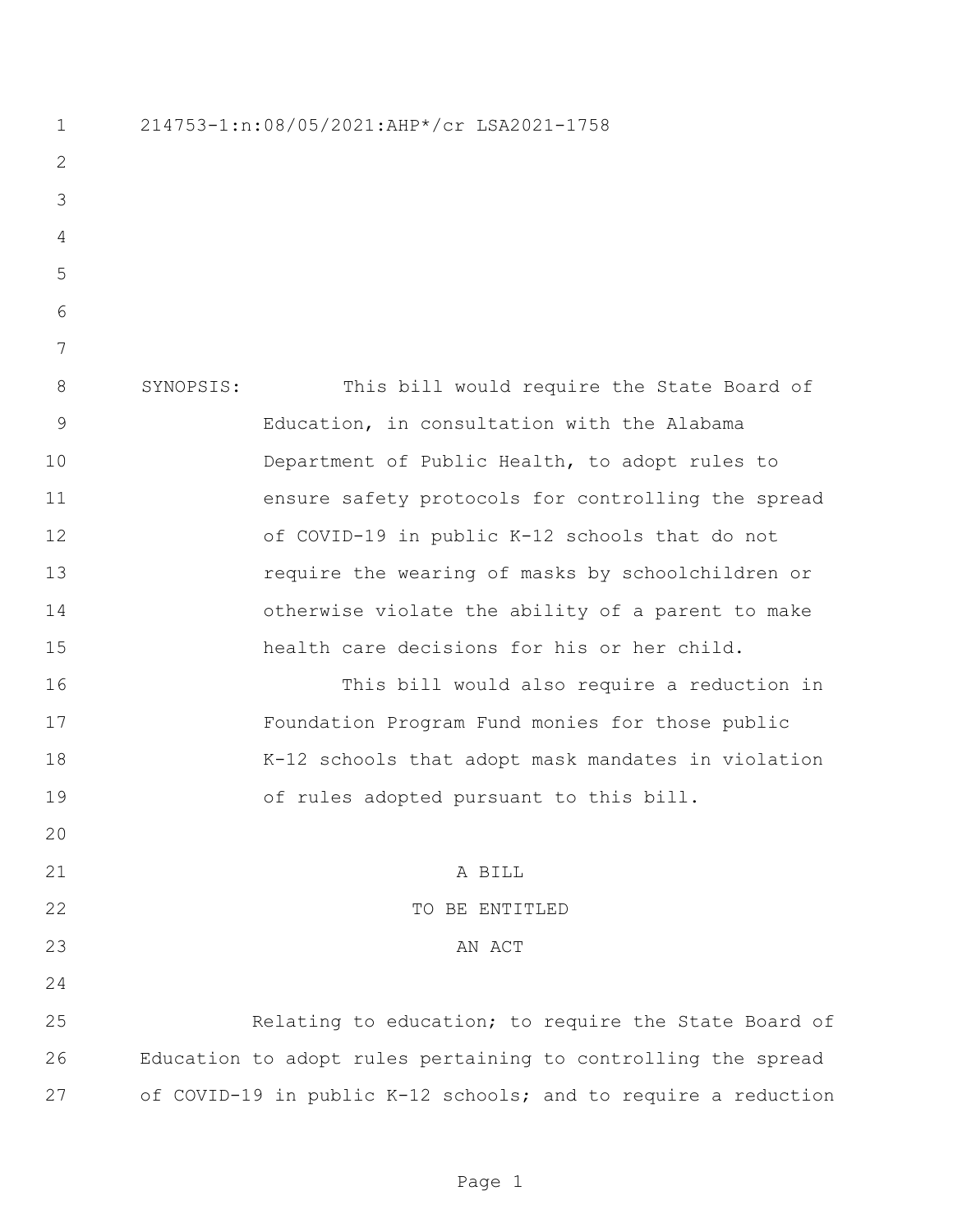in funding for public K-12 schools for violations of those rules. BE IT ENACTED BY THE LEGISLATURE OF ALABAMA: Section 1. The Legislature finds and declares as follows: (1) A right to a normal education is imperative to the growth and development of the children and adolescents of this state. (2) It is the parents' responsibility to weigh risk and make decisions regarding the health of their children, not 11 the role of the government. (3) Masking children may lead to negative health and societal ramifications. (4) Studies have shown that children are at a low risk of contracting a serious illness due to COVID-19 and do not play a significant role in the spread of the virus. (5) Forcing children to wear masks could inhibit breathing, lead to the collection of dangerous impurities including bacteria, parasites, fungi, and other contaminants, and adversely affect communications in the classroom and student performance. (6) Given the historical data on COVID-19 and the ongoing debate over whether masks are more harmful than beneficial to children and to school environments in general, we should protect the freedoms and rights of students and parents by resting with the parents the decision whether their children should wear masks in school.

Page 2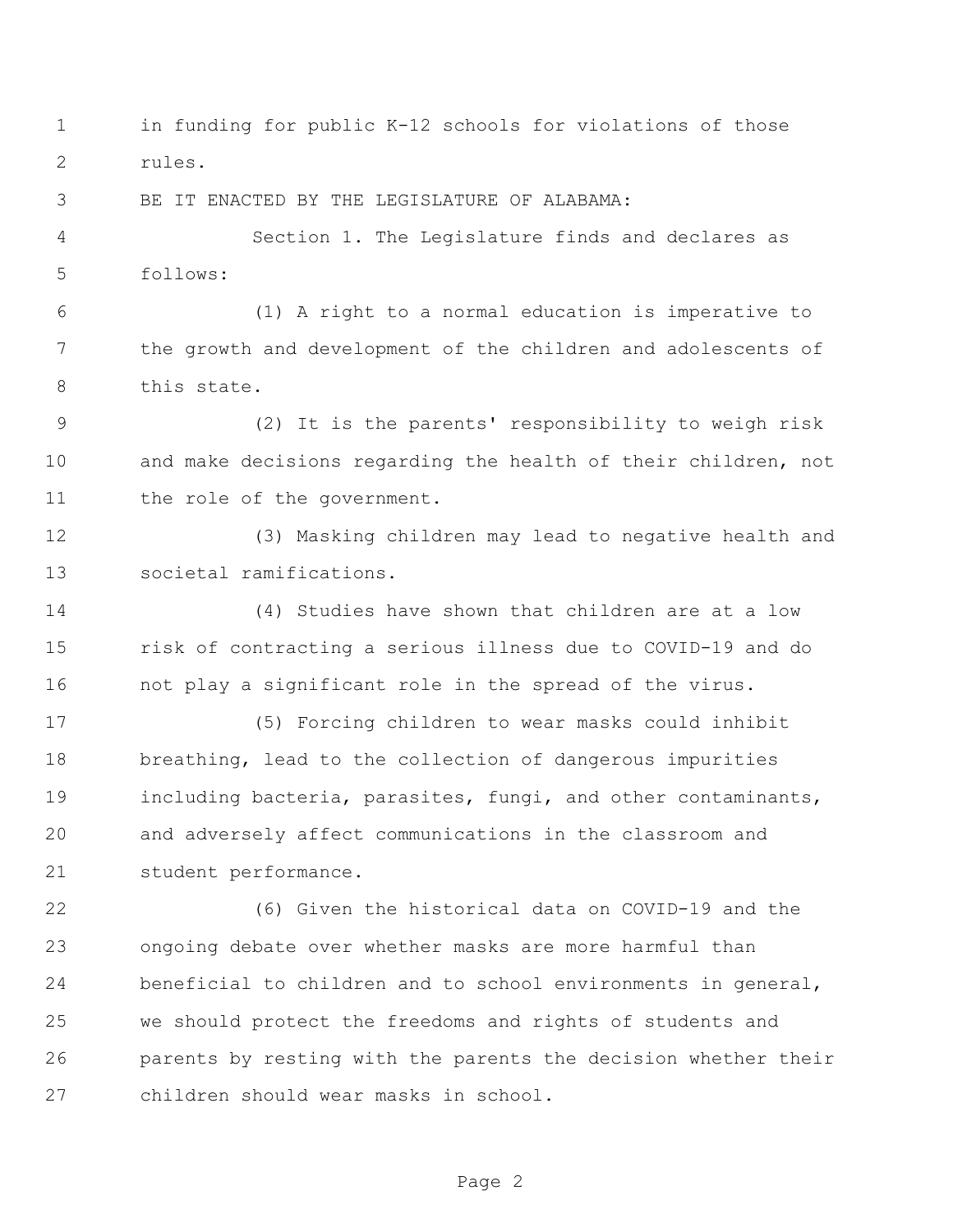Section 2. (a) The State Board of Education, in consultation with the Alabama Department of Public Health, shall adopt rules to ensure safety protocols for controlling the spread of COVID-19 in public K-12 schools that achieve all of the following: (1) Maintain the constitutional freedoms of Alabamians. (2) Retain parents' ability to make health care decisions for their minor children, including whether to require their children to wear masks in schools. (3) Protect children with disabilities or health conditions who would be harmed by certain protocols such as face masking requirements. (b) Nothing in this section shall affect a parent's ability to choose to voluntarily require his or her child to wear a mask in a public K-12 school. (c)(1) If a public K-12 school violates any rule, adopted by the State Board of Education pursuant to this section, that prohibits a mandate requiring students to wear masks in school, and does so by adopting a policy to enforce such a mask mandate, the State Superintendent of Education shall reduce by 5 percent in the succeeding fiscal year, the portion of that local board of education's allotment from the Foundation Program Fund to which that school would otherwise be entitled. The reduction shall only apply to the violating school and sufficient safeguards shall be implemented to ensure that the reduction does not decrease or supplant